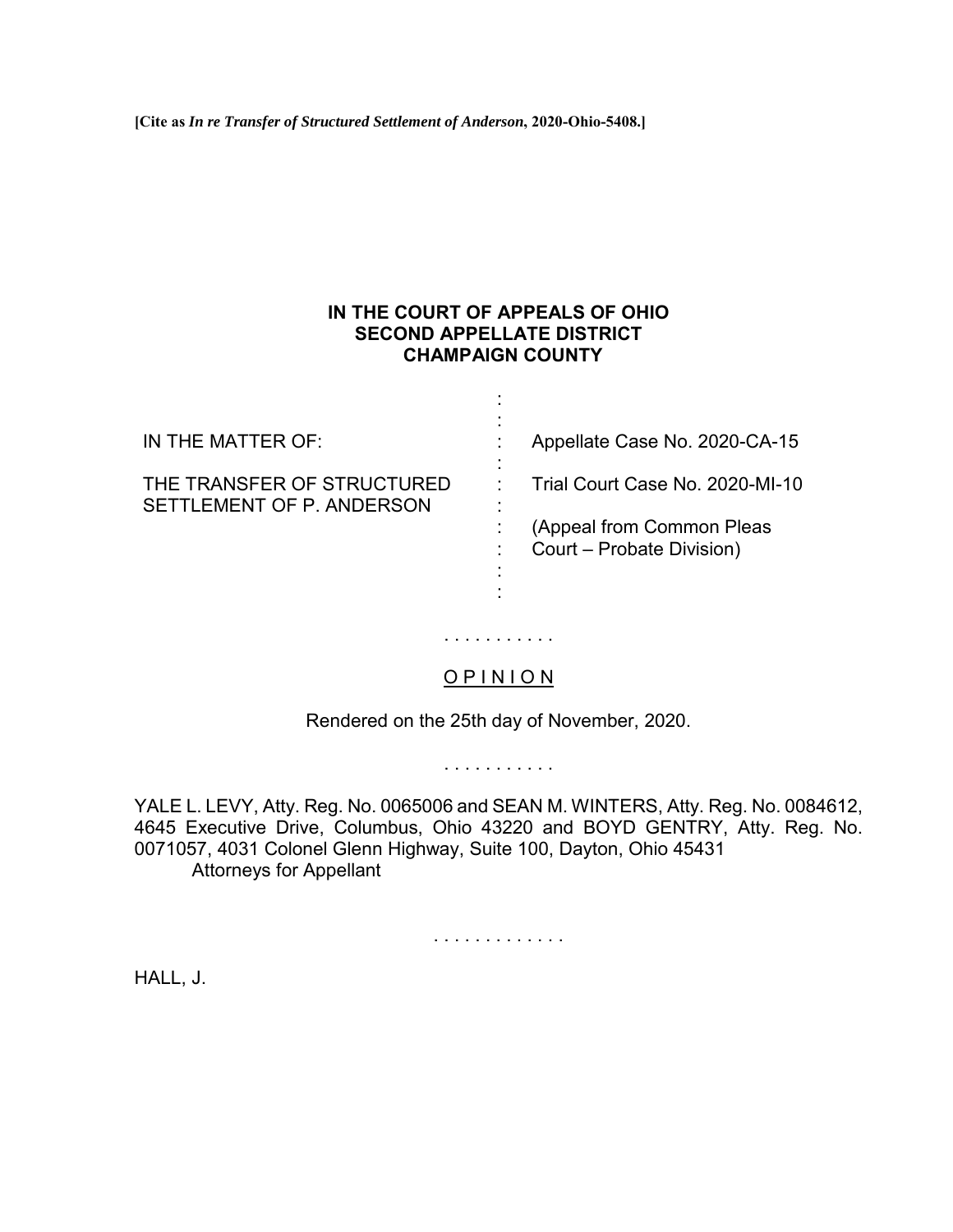**{¶ 1}** Stone Street Originations, LLC appeals from a judgment of the Champaign County Family Court denying its Application for Approval in Advance of Transfer of Payment Rights, which was filed under the Ohio Structured Settlement Transfer Act. The probate court denied the application based solely on a local rule imposing a blanket policy, which categorically states that an application will not be approved if the transferor is to receive less than 50% of the discounted present value of the transferred payments. We conclude that the probate court failed to consider unknown potentially unique facts or circumstances of this case and therefore failed to exercise its discretion. Consequently, we reverse the trial court's judgment and remand for further proceedings.

#### **I. Factual and Procedural Background**

**{¶ 2}** In April 2020, Stone Street filed an Application for Approval in Advance of Transfer of Payment Rights in the probate court, as required by the Ohio Structured Settlement Transfer Act, and asked the court to set a hearing. According to the application, Paul Anderson is the beneficiary of a structured-settlement agreement under which he is paid \$1,500 each month. Anderson agreed to sell to Stone Street 20 years' worth of future monthly payments, beginning on August 1, 2035 and ending on July 1, 2055. The application indicated that the discounted present value of life-contingent future payments was \$266,939.82 and that, in exchange for the transfer, Anderson would receive a lump-sum payment of \$29,500. Anderson was only 28 years old at the time of the application.

**{¶ 3}** The probate court summarily denied and dismissed the application, saying: "In this Application the transferor is to receive \$360,000. And the discounted present value is \$266,939.82. The request is that the transferor receive less than 50% of the discounted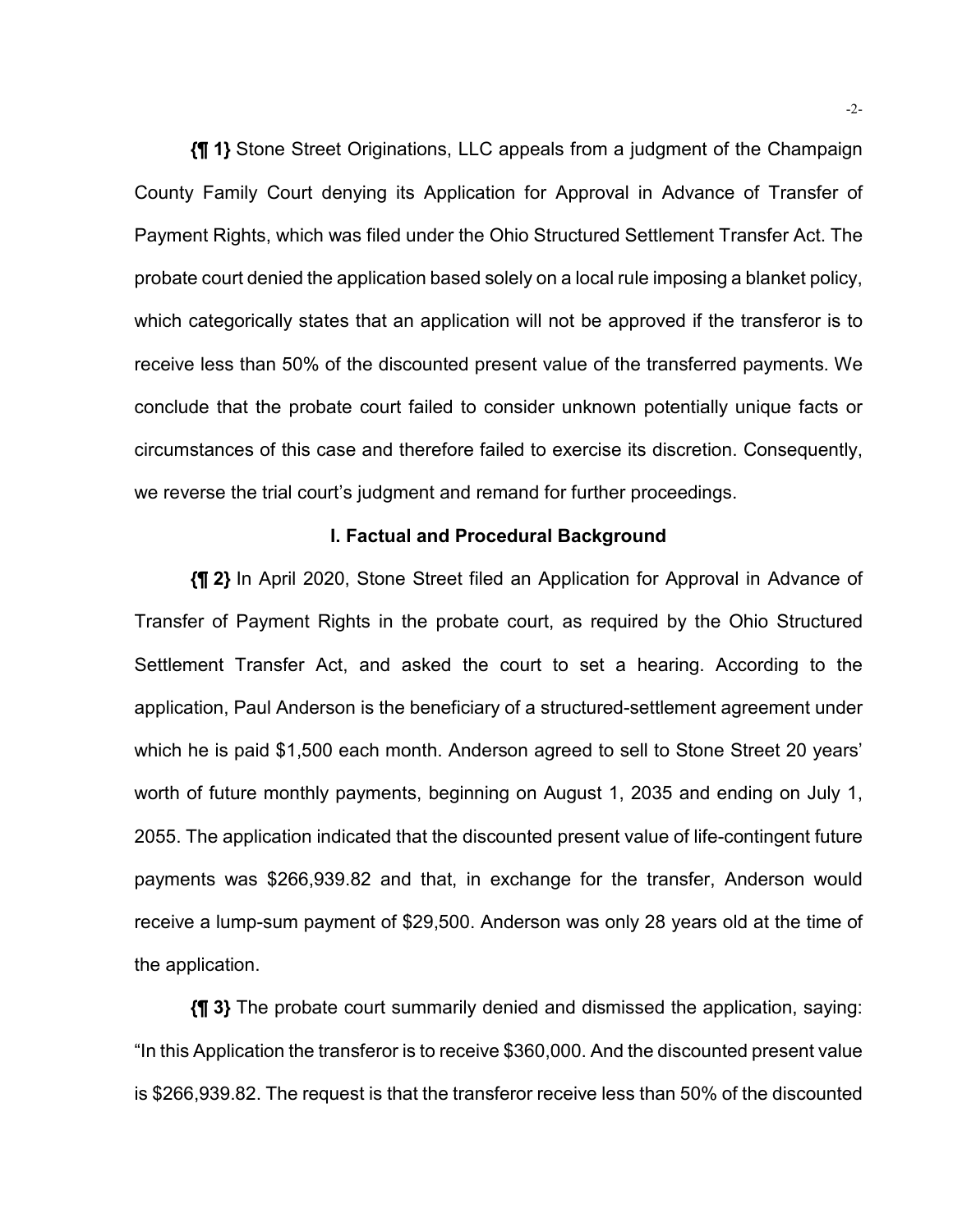present value. Pursuant to Local Rule 50 the Court will not approve said Application if the transferor is to receive less than 50% of the discounted present value."

**{¶ 4}** Stone Street appeals.

 $\overline{a}$ 

### **II. Analysis**

**{¶ 5}** Stone Street raises three assignments of error on appeal:

I. The Probate Court committed reversible error when it enforced Local Rule 50 and denied the right to a hearing.

II. The Probate Court committed reversible error when it denied the application for approval in advance of transfer of payment rights without a hearing in violation of the Ohio Structured Settlement Protection Act.

III. The Probate Court committed reversible error when it denied the application for approval in advance of transfer of payment rights without a hearing, in violation of Article 1, Section 16 of the Ohio Constitution.

# *The Ohio Structured Settlement Transfer Act*

**{¶ 6}** Under the Ohio Structured Settlement Transfer Act, R.C. 2323.58 et seq., a transferee<sup>1</sup> is required to file an application for the approval in advance of a transfer of structured settlement payment rights. *See* R.C. 2323.584(A). After an application is filed, the Transfer Act requires the court to "hold a timely hearing on the application." R.C. 2323.584(B)(1). A transfer of structured settlement payment rights is not valid

 $1$  "Transferee" is defined in the Transfer Act as "a party acquiring or proposing to acquire structured settlement payment rights through a transfer." R.C. 2323.58(T).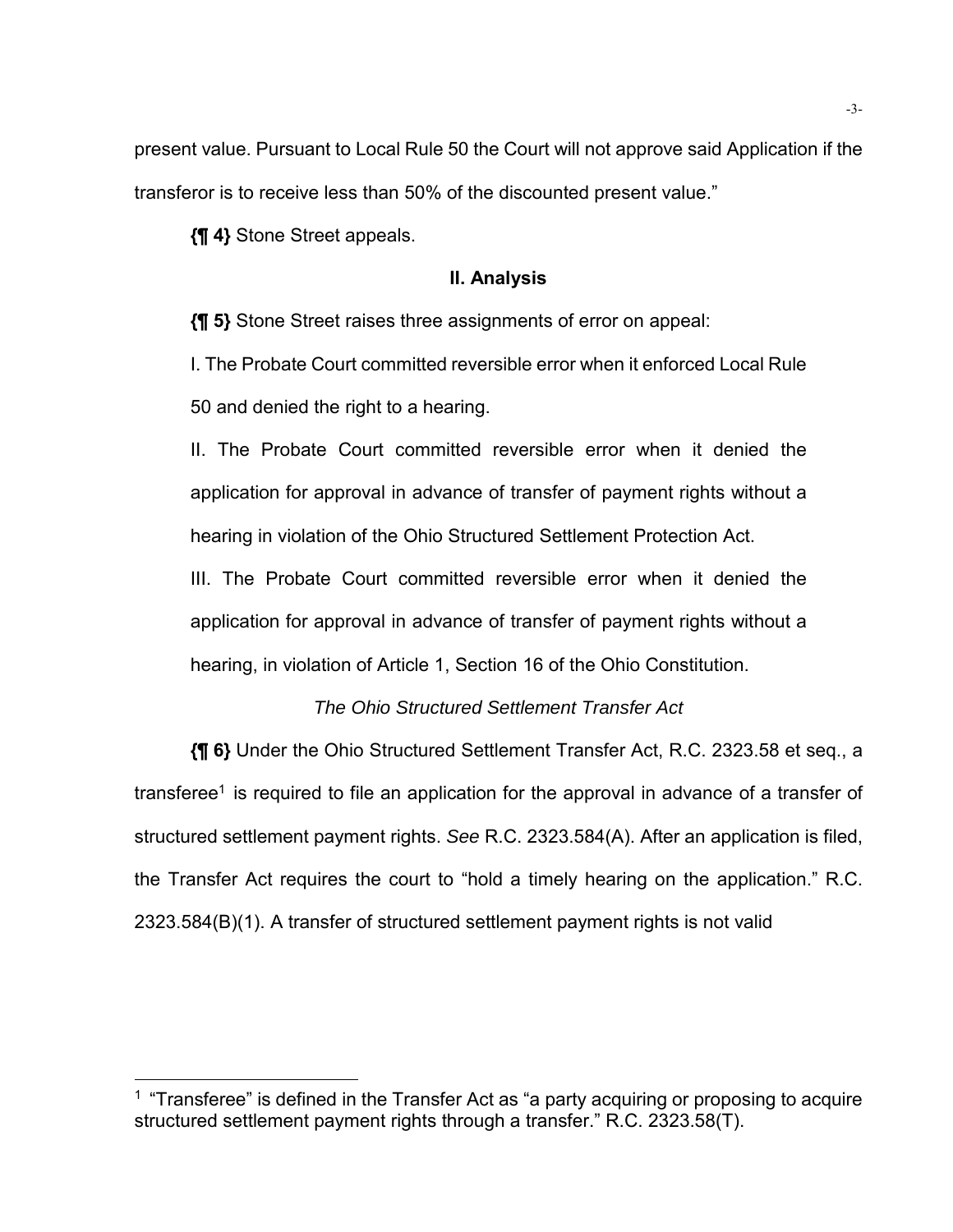unless the transfer has been approved in advance in a final order of a court of competent jurisdiction based on express findings by the court of all of the following:

(A) The transfer is in the best interest of the payee,<sup>2</sup> taking into account the welfare and support of the payee's dependents.

(B) The payee has been advised in writing by the transferee to seek independent professional advice regarding the transfer and has either received that advice or knowingly waived in writing the opportunity to seek and receive that advice.

(C) The transfer does not contravene any applicable statute or order of any court or other government authority.

(Footnote added.) R.C. 2323.581.

**{¶ 7}** With the best-interest finding, the Transfer Act leaves the final approval decision in the sound discretion of the court. Accordingly, we review that decision under an abuse-of-discretion standard. An abuse of discretion has been defined as "conduct that is unreasonable, arbitrary or unconscionable." *State v. Beasley*, 152 Ohio St.3d 470, 2018-Ohio-16, 97 N.E.3d 474, ¶ 12, citing *Blakemore v. Blakemore*, 5 Ohio St.3d 217, 219, 450 N.E.2d 1140 (1983). "And an 'arbitrary' decision is one made 'without consideration of or regard for facts [or] circumstances.' " *Id.*, quoting *Black's Law Dictionary* 125 (10th Ed.2014).

 $2$  "Payee" is defined in the Transfer Act as "an individual who is receiving periodic payments under a structured settlement \* \* \* and who proposes to make a transfer of the rights to receive those periodic payments." R.C. 2323.58(I).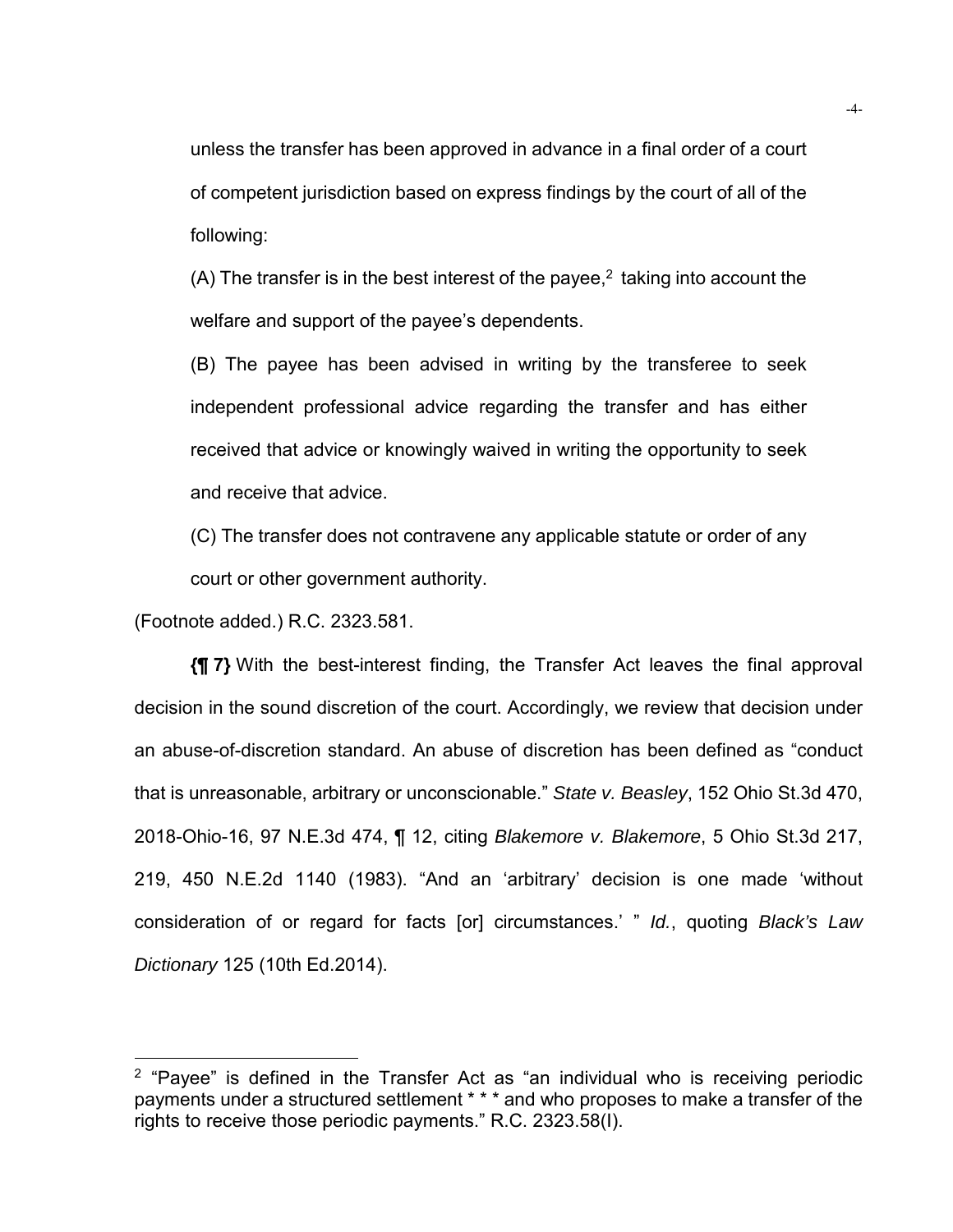**{¶ 8}** The first assignment of error argues that the probate court here erred by adhering to Loc.R. 50 of the Champaign County Family Court, which provides that "[t]he Court will not approve an application for Transfer of Structured Settlement if the transferor<sup>3</sup> is to receive less than fifty percent (50%) of the discounted present value of the payments being transferred." (Footnote added.) This is a blanket policy that applies to all applications without exception and without any consideration of the facts or circumstances of each case.

**{¶ 9}** We recognize that the likely intent of the local rule is to protect vulnerable payees—the same goal as the Transfer Act itself. Arguably, receiving less than 50% of the discounted present value could be found not in a payee's best interest. In fact, the applicant here would only receive 11% of the present value of the future payments, which, on its face, in the absence of special circumstances like impending death, appears unconscionable. Our concern is that we see nothing in the Transfer Act that would permit a per se rule that a payment of less than 50% of the present value is not in the applicant's best interest. As we said, the Act leaves the approval decision ultimately in the court's discretion. A court is required to determine whether the proposed transfer is in the payee's best interest, R.C. 2323.581(A), and to aid that determination, the court must hold a hearing. R.C. 2323.584(B)(1). A court is not exercising its discretion if it rejects an application based solely on a blanket policy like the one in Loc.R. 50.

**{¶ 10}** "There is a distinction between the refusal to exercise discretion at all and an abuse of discretion that is, in fact, exercised." *State v. Rice*, 180 Ohio

 $\overline{a}$ 

 $3$  "Transferor" is not defined in the Transfer Act. We assume that this term refers to the "payee."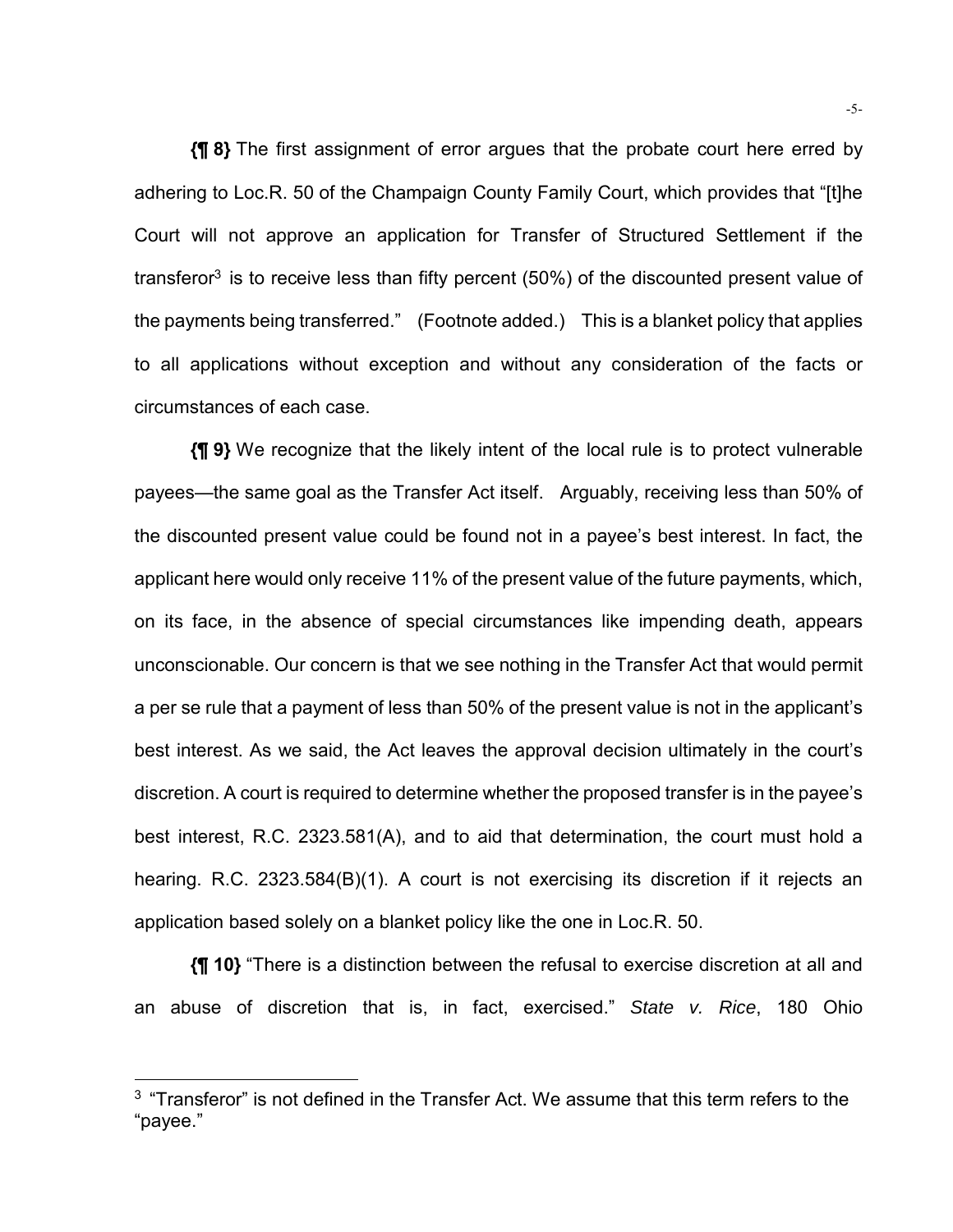App.3d 599, 2009-Ohio-162, 906 N.E.2d 506, ¶ 22 (2d Dist.) (Donovan J., dissenting). A court's "blanket refusal" to consider an option before it is a refusal to exercise discretion. *Id*. Where discretion is called for, we have consistently concluded that adherence to a blanket policy is an abuse of discretion. *See, e.g., Beasley*, 152 Ohio St.3d 470, 2018- Ohio-16, 97 N.E.3d 474, at ¶ 13 (blanket policy of rejecting no-contest pleas is abuse of discretion); *In re A.K.C.*, 2d Dist. Champaign No. 2016-CA-16, 2017-Ohio-847, ¶ 6 (blanket policy of denying parenting time to incarcerated parents is abuse of discretion); *State v. Rice*, 180 Ohio App.3d 599, 2009-Ohio-162, 906 N.E.2d 506, ¶ 17 (2d Dist.) (blanket policy of denying all requests for intervention in lieu of conviction without a hearing would be abuse of discretion); *State v. Carter*, 124 Ohio App.3d 423, 428, 706 N.E.2d 409 (2d Dist.1997) ("across-the-board" policy of refusing to accept no-contest pleas "constituted an abuse of discretion in that the trial court arbitrarily refused to consider the facts and circumstances presented"). Other Ohio appellate courts have concluded this too. *See, e.g., State v. Jones*, 2013-Ohio-3559, 996 N.E.2d 569, ¶ 20 (6th Dist.) (abuse of discretion to deny defendant's motion for leave to waive his right to be physically present at the trial based on blanket policy requiring defendant's attendance at trial); *State v. Allen*, 8th Dist. Cuyahoga No. 98394, 2013-Ohio-1656 (abuse of discretion to adhere to a blanket policy that no plea negotiations would take place once a jury was impaneled); *State v. Hunt*, 4th Dist. Scioto No. 1536, 1985 WL 8359 (Oct. 22, 1985) (abuse of discretion to reject a plea agreement based solely on the court's "policy of refusing to accept plea agreements after the jury cards are mailed to the prospective jurors in a case"); *Billington v. Cotner*, 32 Ohio App.2d 277, 290 N.E.2d 862 (8th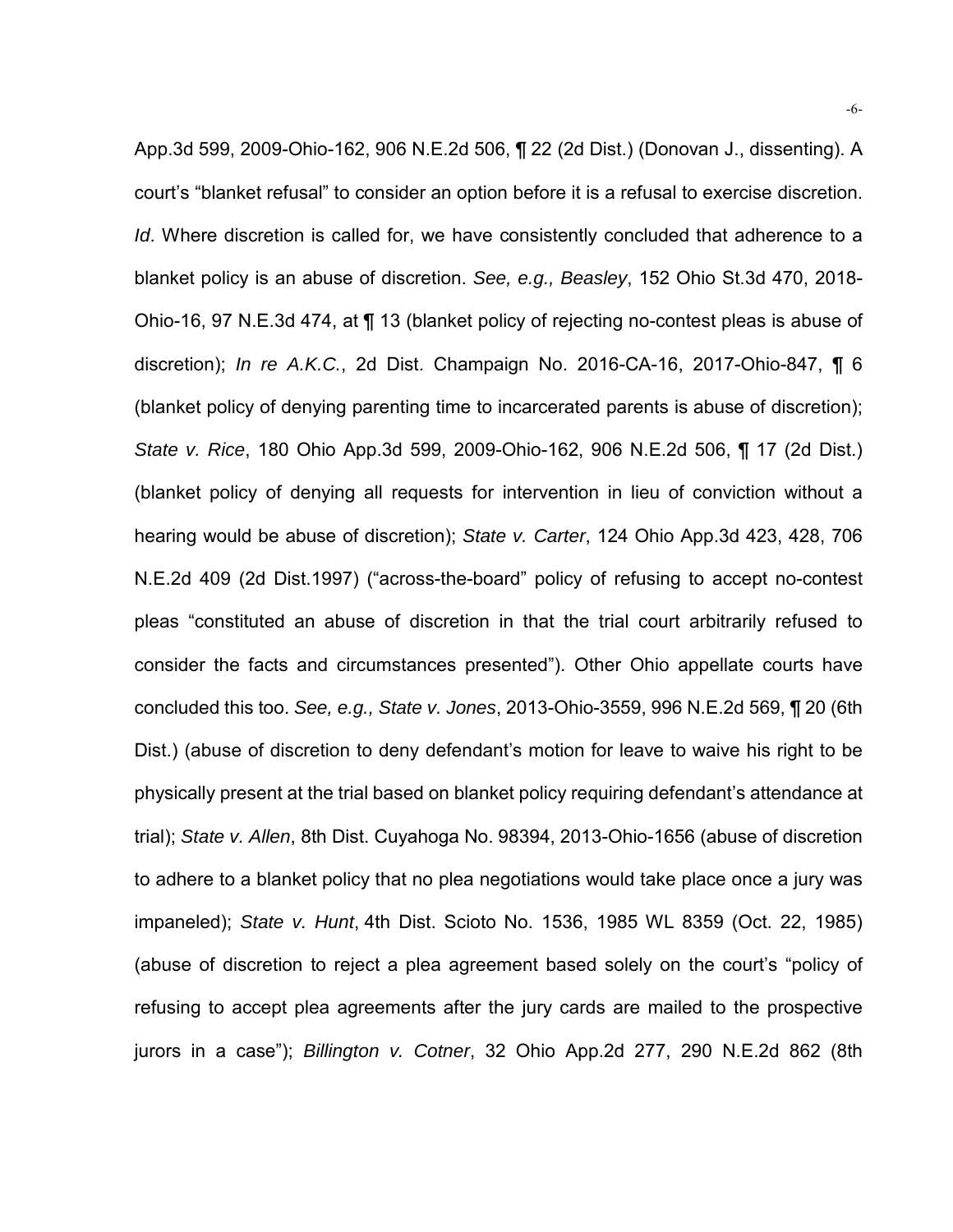Dist.1972), *reversed on other grounds*, 37 Ohio St.2d 17, 305 N.E.2d 805 (1974) (abuse of discretion to fail to exercise discretion as to the proper amount of fees).

**{¶ 11}** Although a probate court has the discretion to reject a transfer application, "it must exercise its discretion based on the facts and circumstances before it, not on a blanket policy that affects all defendants regardless of their situation. In short, the trial court must exercise its discretion in each case." *Carter* at 428. *Accord Jones* at ¶ 19, citing *Billington* at 280 ( "it is within the appellate ambit to determine that a trial judge must exercise his discretion though refraining from telling him how to do it"). Here, the only reason the probate court gave for denying Stone Street's application was the blanket policy in Loc.R. 50. There is nothing in the record before us that would indicate that the probate court considered any potentially unique facts and circumstances of this case. There was no hearing on the application. Therefore, we conclude the probate court erred by failing to exercise its discretion.

**{¶ 12}** The first assignment of error is sustained.

**{¶ 13}** Our resolution of the first assignment of error renders moot the issues raised in the second and third assignments of error, and we decline to address those issues.

#### **III. Conclusion**

**{¶ 14}** The probate court abused its discretion by dismissing Stone Street's application without considering the facts and circumstances here. The court's judgment is reversed. This case is remanded for further proceedings consistent with this opinion.

. . . . . . . . . . . . .

TUCKER, P.J. and FROELICH, J., concur.